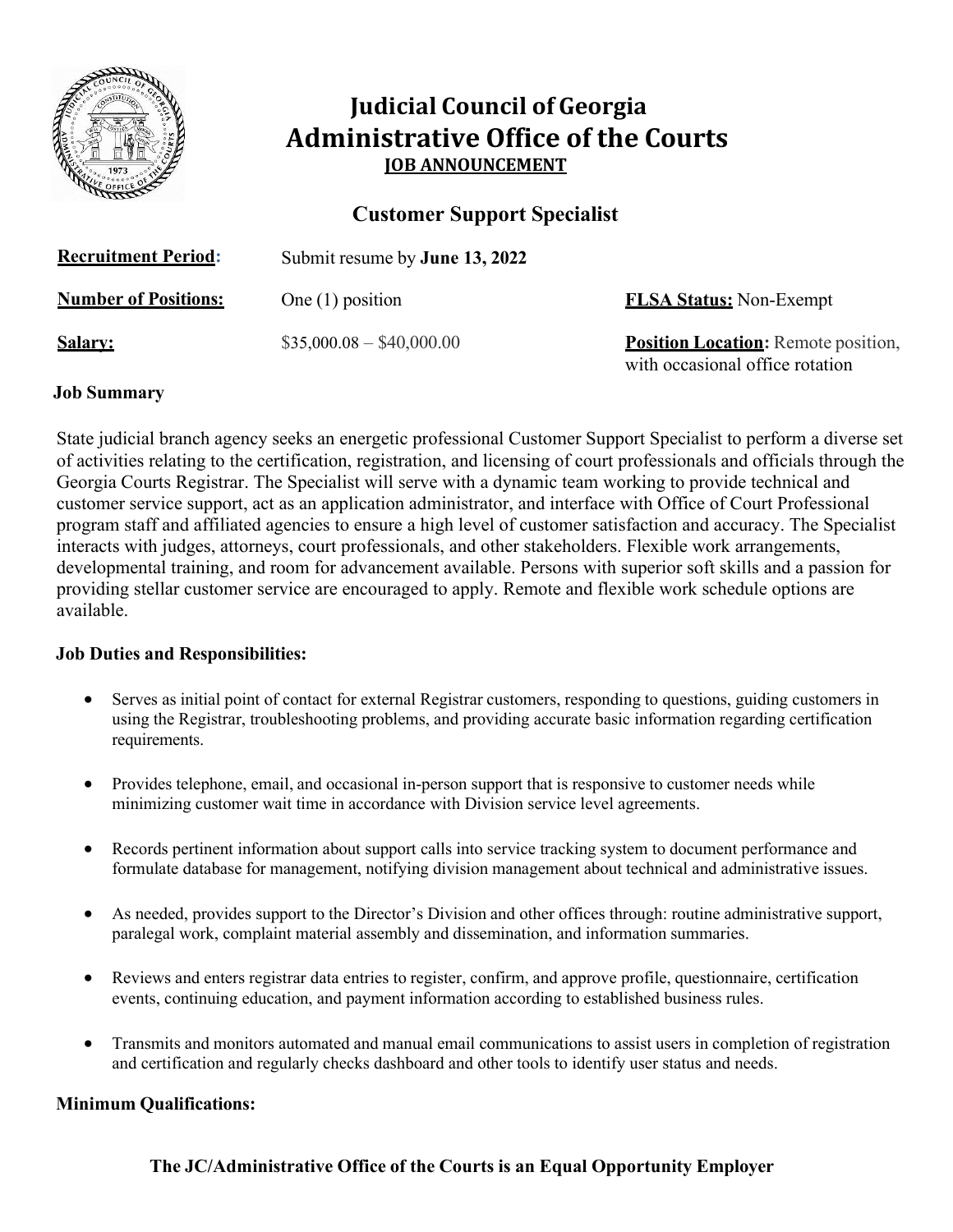- High school diploma or GED and six months of experience handling customer's questions, complaints, and providing information.
- Proficiency in the Microsoft Office suite and Adobe Acrobat.
- Possession of a valid Georgia Driver's License and ability to operate an automobile.
- Ability to satisfactorily complete a criminal background check.

#### **Preferred Qualifications**

- Knowledge of Georgia court system.
- At least two years' experience working in a call center or customer service work environment.

#### **Technical Competencies**

- Ability to provide excellent customer service.
- Ability to listen, understand, and exchange information clearly and concisely.
- Ability to communicate effectively, both orally and in writing.
- Ability to identify and maintain appropriate logs/records of activities.
- Ability to research information in computer databases.
- Ability to identify customer's root issues and provide a satisfactory resolution.
- Ability to work independently and in a collaborative, team environment.

## **To apply:**

Applicants must submit a resume to **[resume@georgiacourts.gov](mailto:resume@georgiacourts.gov)** by close of business **June 13, 2022**. This position is subject to close at any time once a satisfactory applicant pool has been established.

## Subject line **MUST** include: **Customer Support Specialist**

#### **Additional Information:**

The selected candidate will be required to pass a background investigation as a condition of employment. The selected candidate will be required to pass a background investigation as a condition of employment. Items that may be examined in a background check include but are not limited to criminal records, fingerprint records, education records, past employers, state licensing/certification records, and driving records.

Due to the volume of applications received, we are unable to provide information on application status by phone or email. All qualified applicants will be considered but may not necessarily receive an interview. Selected applicants will be contacted by the hiring manager to complete next steps in the hiring process.

Applicants who require accommodations for the interview process should contact

## **The JC/Administrative Office of the Courts is an Equal Opportunity Employer**